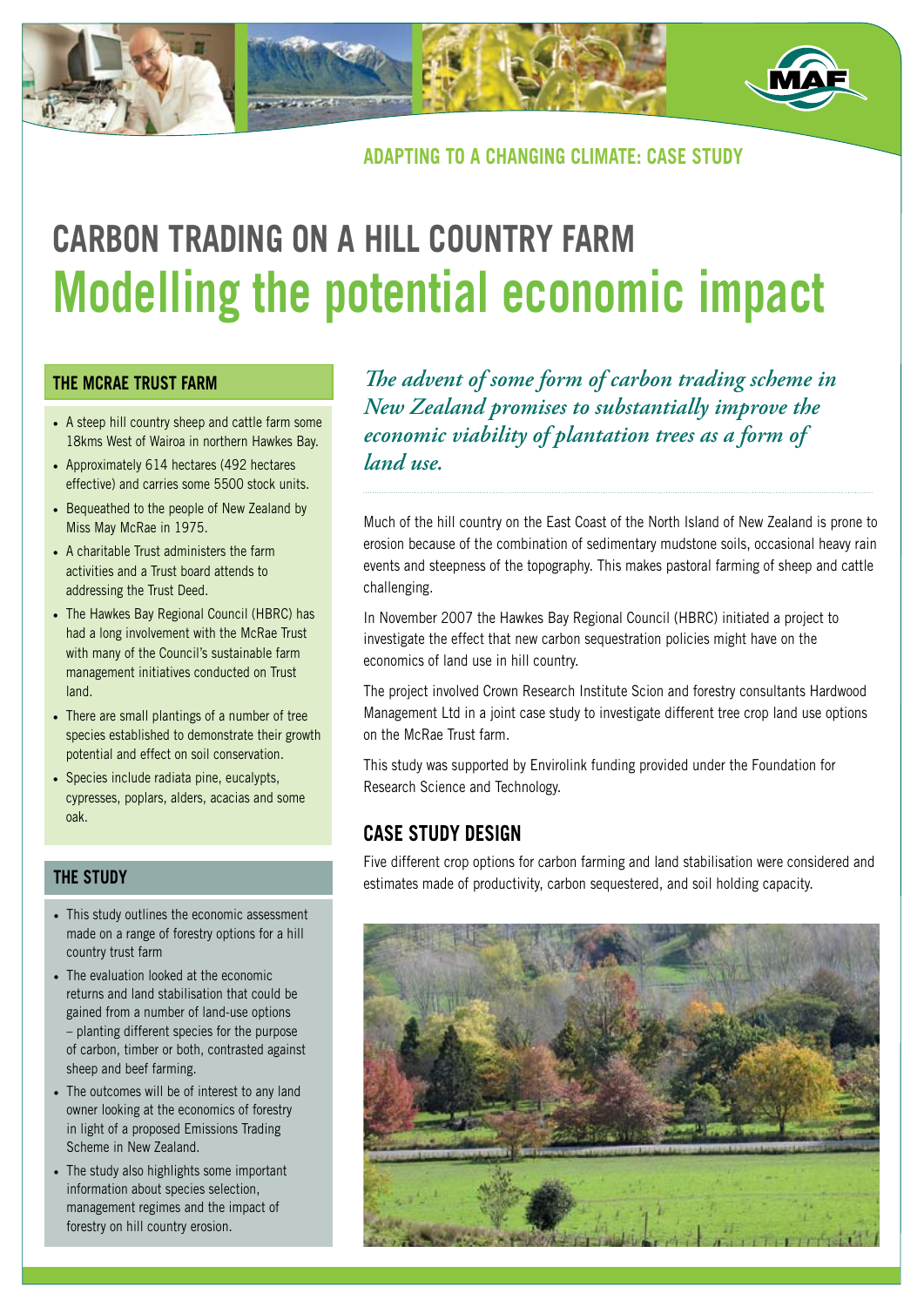All crops were modelled over a total of 60 years in either two, 30-year rotations or a single rotation. Sheep and beef farming was also compared against the other options.

For the exotic species only, different management regimes were modelled including whether the plantation was to be thinned or "plant and leave", different numbers of stems per hectare and different end-uses – contrasting whether the plantation would be used for timber or carbon only, or both.

#### **Economic Analysis**

Each option was analysed using a discounted cash flow approach with local costs and prices. Key variables were examined in a sensitivity analysis and compared with farming returns using land expectation value (LEV) and internal rate of return (IRR) where possible.

For each option costs, yields and log prices were entered into the Hardwood Management Ltd's land evaluation model to produce cash flows, and estimates of LEV and, where possible, IRR.

#### **Discount Rate**

Discount rates are often used as indicators of risk and where government policy is a significant factor in the investment, higher rates can be expected to be used. Also species choice, markets and infrastructure (such as ports and processing plants) should be considered when choosing a discount rate.

In this analysis, a discount rate of 8 percent has been used.

#### **LEV – Land Expectation Values**

The productive value of the land at 8 percent discount rate. The LEV could be considered the maximum price a buyer should be willing to offer to purchase bare land in order to achieve a required rate of

return in a forestry land use, assuming that the use continues in perpetuity.

#### **IRR – Internal Rate of Return**

The discount rate often used in capital budgeting that makes the net present value of all cash flows from a particular project equal to zero. Generally speaking, the higher a project's internal rate of return, the more desirable it is to undertake the project.

#### **Carbon Price**

All regime options and carbon sequestered was costed at \$20 per tonne. A range of carbon prices from  $$10$  to  $$30$  per tonne CO<sub>2</sub> were tested in the economic models constructed. LEV was shown to be very sensitive to changes in carbon price, particularly for the faster growing trees.

While nobody knows what the carbon price might stabilise to over time, it is generally accepted that NZ\$20 per tonne is a conservative figure to model future pricing on.

#### **Carbon Yield**

All volume yields were modelled using appropriate growth models for timber and carbon yields.

#### **Land Stabilisation**

Soil stabilisation was examined by modelling root biomass production.

# **Summary of results**

This study shows that revenue for carbon credits could improve the LEV on the McRae Trust Farm from \$1700 per hectare for pastoral farming to greater than \$5000 per hectare for tree crops, while IRR

#### **Table 1: Options**

| <b>CROP</b> | <b>REGIME</b>                 | THINNING   | <b>ROTATION</b><br>(YRS) | <b>TIMBER</b> | <b>CARBON</b> |
|-------------|-------------------------------|------------|--------------------------|---------------|---------------|
| 1.          | Native Forest                 |            | 60                       |               | $\sqrt{}$     |
| 2.          | Manuka/Kanuka/Tauhinu         |            | 60                       |               | V             |
| 3.          | Poplar 120 sph                |            | $2 \times 30$            | $\sqrt{}$     | V             |
| 3.          | Poplar 260 sph                |            | $2 \times 30$            | V             | $\sqrt{}$     |
| 3.          | Poplar 550 sph                |            | $2 \times 30$            | $\sqrt{}$     | $\sqrt{}$     |
| 4.          | Radiata pine, pruned, 350 sph | ٦l         | $2 \times 30$            | V             |               |
| 4.          | Radiata pine, pruned, 350 sph | $\sqrt{ }$ | $2 \times 30$            | V             | V             |
| 4.          | Radiata pine, pruned, 450 sph | N          | 2 x 30                   | $\sqrt{}$     | $\sqrt{}$     |
| 4.          | Radiata pine 400 sph          | $\sqrt{}$  | $2 \times 30$            | $\sqrt{}$     | V             |
| 4.          | Radiata pine 750 sph          |            | 60                       |               | $\sqrt{}$     |
| 5.          | Eucalypt 600 sph              | ٦I         | $2 \times 30$            | $\sqrt{}$     | V             |
| 5.          | Eucalypt 450 sph              | N          | $2 \times 30$            | V             | V             |
| 5.          | Eucalypt 1000 sph             |            | 60                       |               | V             |
|             | Sheep and Beef Farming        |            | 60                       |               |               |



1995 plantations at McRae Trust Farm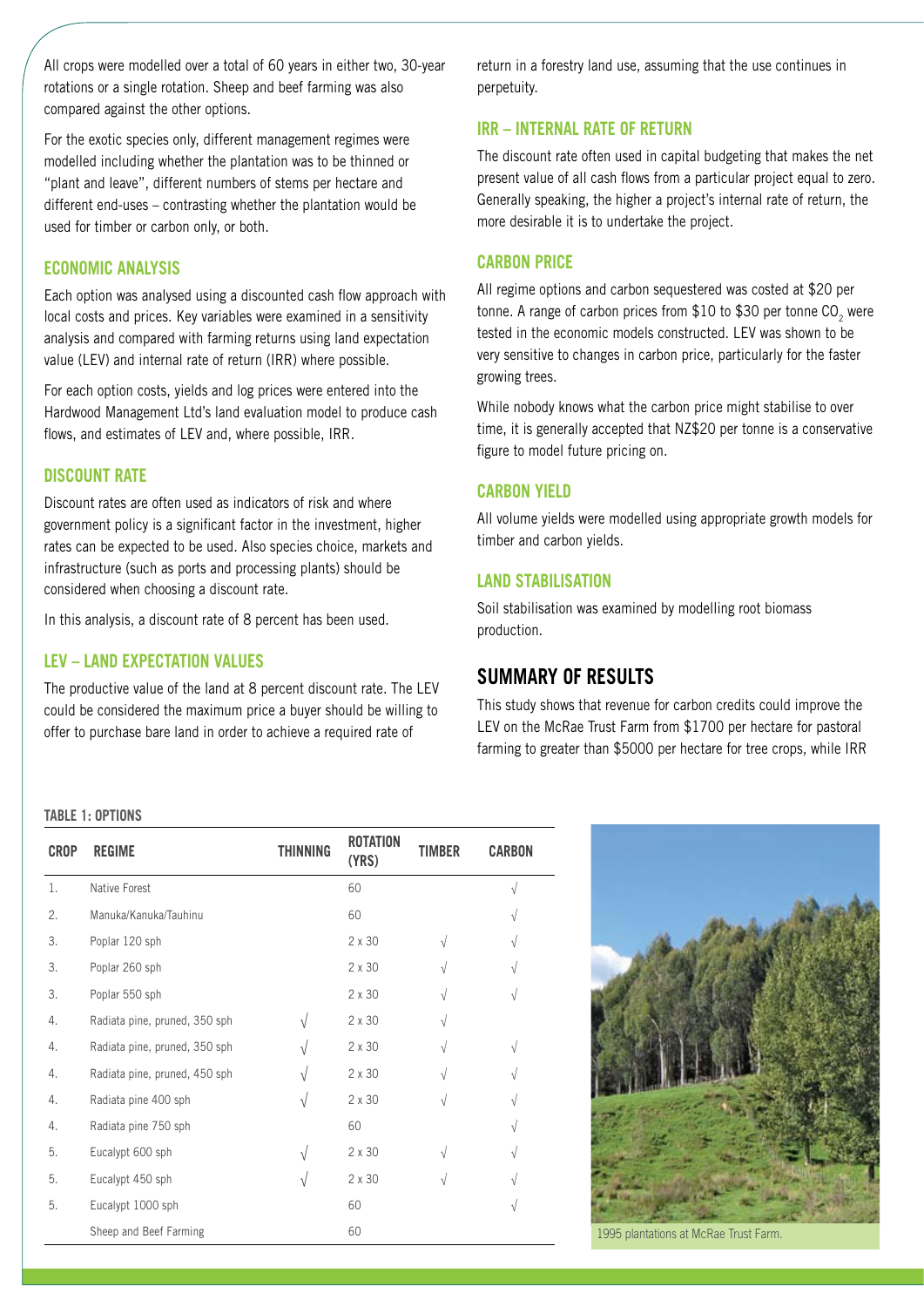for typical forestry regimes could improve from 4.2 percent to 9.8 percent.

The economic analysis indicated exotic species that grow quickly, such as eucalypts and radiata pine, gave the best results and the "timber only" with no carbon returns pine regime, gave the poorest, as measured by LEV.

For the 30-year rotations, the pine timber and carbon volumes estimated were generally less than the eucalypt but greater than the poplar estimates – a function of both growth rate and wood density. The higher the density in a piece of wood, the more carbon it contains.

The costs and loss of biomass from thinning and pruning detracts from the overall tonnage of carbon sequestered and so LEV's are subsequently reduced for regimes that include these.

The trends can be summarised as:

- Faster, early growth rates coupled with high wood density produce more carbon and better economic returns.
- Higher stockings sequester more carbon which translate into better returns.
- Less intensive management reduces cost, which further contributes to better returns.

The results from this study are specific to the McRae Farm site and may change significantly with different soils, environments, and markets that encourage other species or regimes.

# **Land Expectation Value and Internal Rate of Return**

LEV indicates that for the top option in this case study, an investor could afford to buy the land for \$7031 per hectare, plant successive crops of "unthinned eucalypt" in perpetuity and make 8 percent return.

By contrast, at the other end of the range where only timber is produced, the LEV is negative. At current timber prices, the 8 percent discount rate cannot be achieved and returns of 4 percent are likely.

Because of their rapid growth rate and higher wood density, eucalypts top the table with lower levels of management intensity proving the best. This is followed by radiata pine also with lower levels of management intensity proving the best; sheep and beef farming then follows, with poplar, shrub regeneration and radiata pine "timber only" the least profitable.

The option of sheep and beef farming falls behind a number of the pine and eucalypt timber and carbon options, but is more economic than poplar and native vegetation land use options.

Though present farming fortunes are poor for a number of reasons, the results suggest that overall cash flow for the land could be improved by consigning the poorer farmland on the property to carbon forestry.

IRR naturally follow the same trend as LEV, but could not be calculated for the sheep and beef, poplar, shrub regeneration and native options. For the better tree crop options IRR exceeds

# **Key points**

- **1** Income from carbon credits derived from tree crops can provide an alternative income stream to land owners.
- 2 For hill country farmers this could be achieved by: converting part of the steeper, less productive part of hill country into trees; spreading risk; reducing dependency on fluctuating livestock revenues, and improving soil stability.
- $3$  A recent study on a Hawkes Bay farm showed that revenue from carbon credits could improve land expectation values from \$1700 per hectare for pastoral farming to greater than \$5000 per hectare for tree crops, while rates of return for typical forestry regimes could improve from 4.2 percent to to 9.8 percent.
- $\overline{4}$  In this study, the economic analysis indicated exotic species that grow quickly, such as eucalypts and radiata pine, gave the best results.
- $\overline{5}$  If the choice of species planted is strategically linked to the land type then greater benefits could be achieved.
- $6$  A whole farm estate plan is needed to better understand the feasibility of carbon farming with trees.

15 percent and would appear to be an attractive investment at that level.

# **Carbon Sequestration and Yield**

Carbon accumulated in various tree species relates directly to their respective growth rates and density. Applying good species to site matching is critical.

Species that establish quickly and grow fast with moderately dense wood, such as eucalypts and pine are likely to be favoured for farm planting under the ETS.

Management regimes are likely to be less intensive with an emphasis on volume production per hectare and crops may be grown for longer periods than currently indicated for timber harvest. Generally, unthinned options sequester more carbon than thinned options and higher stockings of the same species sequester more carbon.

Annual carbon sequestration rates are similar to timber annual growth rates, where initial growth is rapid until competition between trees occurs and there is gradually decline in rate as tree size increases. The thinned options show a sharp decline in growth (and sequestration) following thinning, but then recover as remaining trees use up the available resources made available by the demise of the thinned trees.